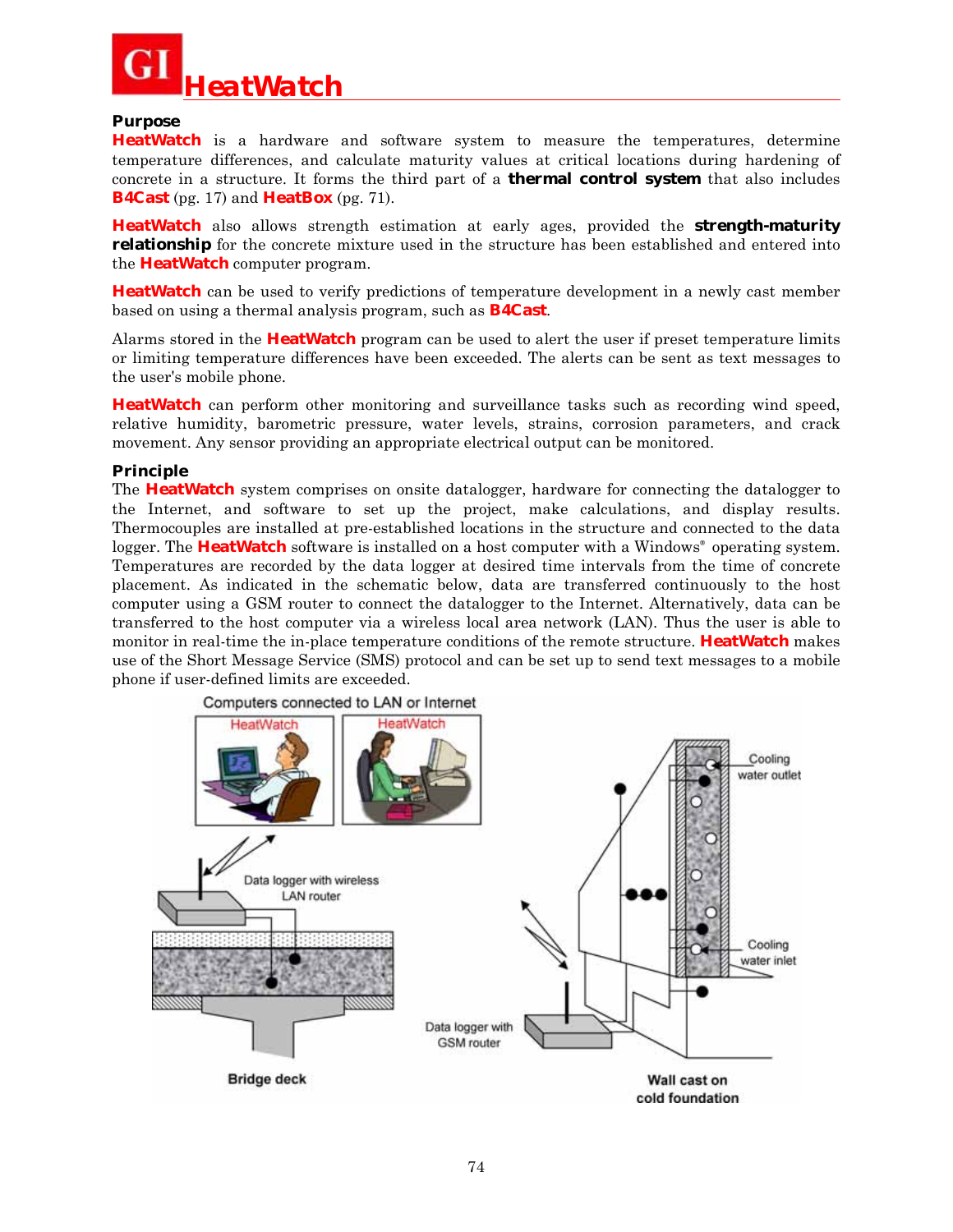## *HeatWatch*



## **Maturity Method**

The maturity method is a technique to estimate in-place strength after casting by accounting for the effects of temperature and time on the strength gain of concrete. The use of the method is described in ASTM C1074 "Practice for Estimating Concrete Strength by the Maturity Method." The temperature history of the concrete and a maturity function are used to calculate a maturity index that quantifies the combined effects of time and temperature. The strength of a particular concrete mixture is expressed as a function of its maturity index by means of a **strength-maturity relationship**. If portions of the same concrete are subjected to different temperature conditions, the strength-maturity relationship for that concrete and the temperature histories measured at the different locations in the structures can be used to estimate in-place strengths at those locations..

Various maturity functions have been proposed to convert the measured temperature history to a maturity value. The one that has proven to be most accurate in accounting for the combined effects of time and temperature over wide temperature ranges is based on the Arrhenius equation:

$$
t_e = \sum_{0}^{t} e^{\frac{-E}{R} \left( \frac{1}{T} - \frac{1}{T_r} \right)} \Delta t
$$

where

- $\Delta t$  = time interval at actual concrete temperature
- $t_e$  = the equivalent age at the reference temperature,
- $E =$  apparent activation energy, J/mol,
- $R$  = universal gas constant, 8.314 J/mol-K,
- $T =$  average absolute temperature of the concrete during interval  $\Delta t$ , Kelvin, and
- *Tr* = absolute reference temperature, Kelvin.

The exponential function is an **age conversion factor** that converts a time interval at the actual concrete temperature to an equivalent time interval, in terms of strength gain, at the reference temperature. The reference temperature is usually taken as the standard-curing temperature for concrete specimens, which is typically 20  $\degree$ C (293 K) or 23  $\degree$ C (296 K). Note that absolute temperature in Kelvin is used in the age conversion factor expression.

The activation energy represents the temperature sensitivity of the rate of strength gain during the acceleratory period following final setting, and it depends on the cementitious materials in the concrete. For ordinary portland cement it has a value of about 40 kJ/mol, and it is greater for mixtures with slag cement and smaller for mixtures with fly ash **(1, 2).** ASTM C1074 provides strength-testing procedures for estimating the activation energy for a specific cementitious system. Others have used isothermal calorimetry **(2)** and setting time tests to evaluate activation energy **(3)**.

To use the maturity method for estimating in-place strength, it is necessary to develop the **strength-maturity relationship** for the particular concrete mixture. As described in ASTM C1074, this can be done by measuring the strength of specimens of the concrete mixture at different values of maturity. The strength-maturity data can be entered into the **HeatWatch** program, and used for estimating the strength as a function of age at the thermocouple locations. The activation energy for the concrete can also be provided as input to the program.

#### **Operation**

The **HeatWatch** system comprises a web-based datalogger, a GSM router, a power supply, temperature sensors, and software. The datalogger and router are housed in a rugged 300 x 150 x 380 mm box. A heating element is included to protect the electronics during freezing conditions. The basic

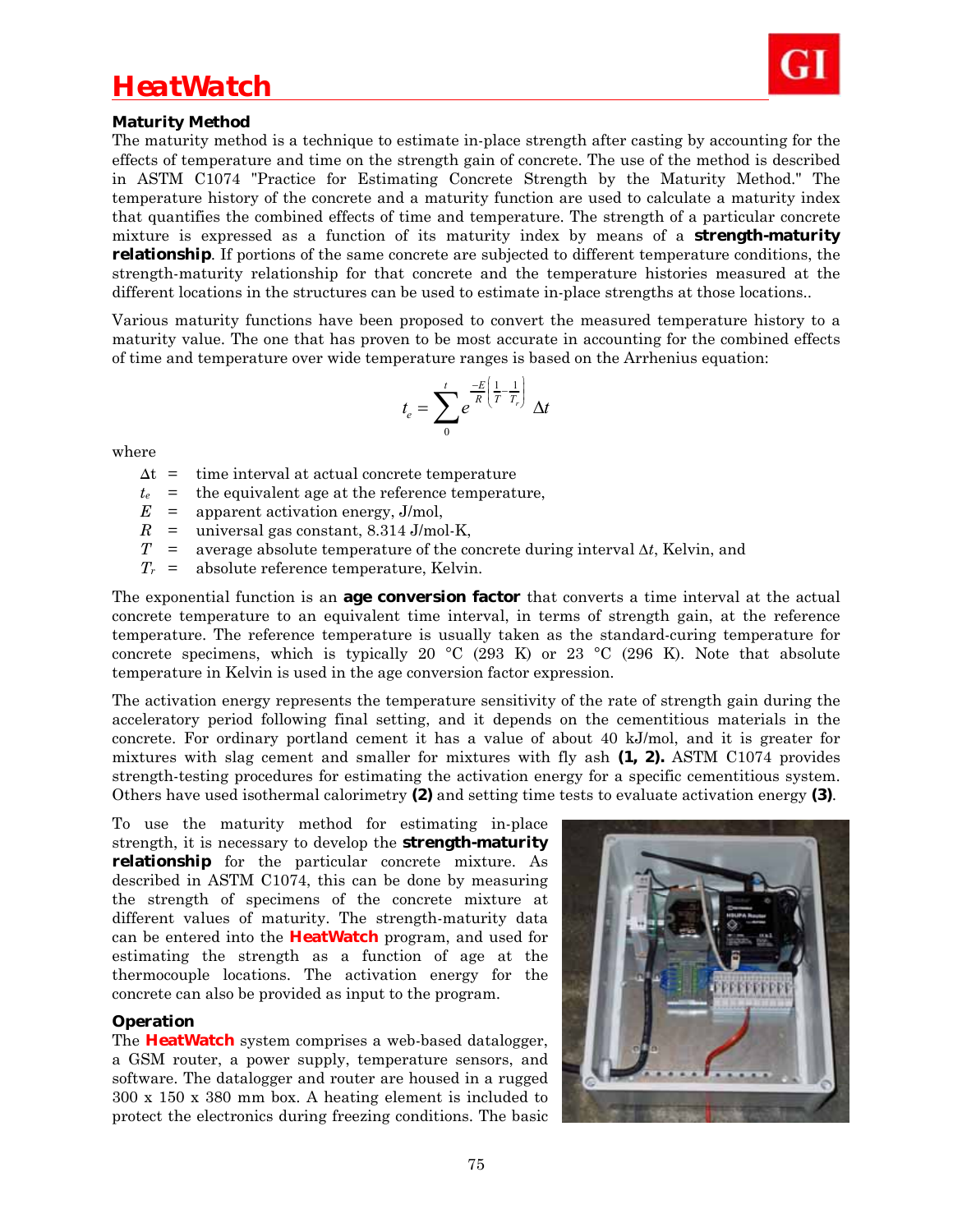



datalogger can accommodate up to 10 sensors, but a system with a larger number of channels can be configured by special order. The GSM router provides a connection to the Internet, by which the sensor data are sent continuously to a host computer at a remote location that is running the **HeatWatch** program. The user has to supply a SIM card for the router. The sampling rate for temperature measurement is established through the host computer. As temperature data are acquired, they are stored and displayed on the host computer.

Temperatures are measured at critical locations, as determined from a thermal analysis using, for example, the **B4Cast** software. The temperature sensors are low cost thermocouples that are fastened to formwork or reinforcement. Care is needed

to ensure that the thermocouples become embedded in the fresh concrete and are not in direct contact with reinforcement or other embedments, which might result in false indications of concrete temperature. Also the wires need to be protected so that they are not severed during concrete placement and during consolidation with internal vibrators.

#### **Data Analysis and Display**

The **HeatWatch** software provides flexibility in what can be done with the acquired temperature data. Temperatures from different channels can be added, subtracted, or averaged. This makes it easy to keep track of temperature differentials between interior and exterior locations at critical cross sections. Limits can be placed on maximum temperature, minimum temperature, temperature differences, maturity values, and estimated values of in-place strength. The user can instruct the program to send text message alerts when any of the defined limits are exceeded. If prescribed temperature limits are exceeded, the warning will allow an opportunity to take remedial actions before irreversible damage occurs. Notification that adequate in-place strength has been attained permits the field engineer to allow formwork removal or application of post-tensioning in a timely fashion. The end result is rapid construction without compromising safety.

Each channel, which corresponds to a specific location in the structure, can be assigned "material properties." The material properties include the activation energy and the strength-maturity relationship of the concrete. While it is common to makes estimates of compressive strength development, tensile strength development may be more critical when trying to prevent thermallyinduced cracks. For this purpose, the user may wish to prepare a tensile-strength versus maturity relationship, which can be developed using indirect tension tests.



The above figure is an example of the graphical displays that can be produced using the **HeatWatch** software. The graph on the left shows the temperature histories of four channels. The graph on the right shows the temperature history at one location (or channel) in red, the equivalent age as a